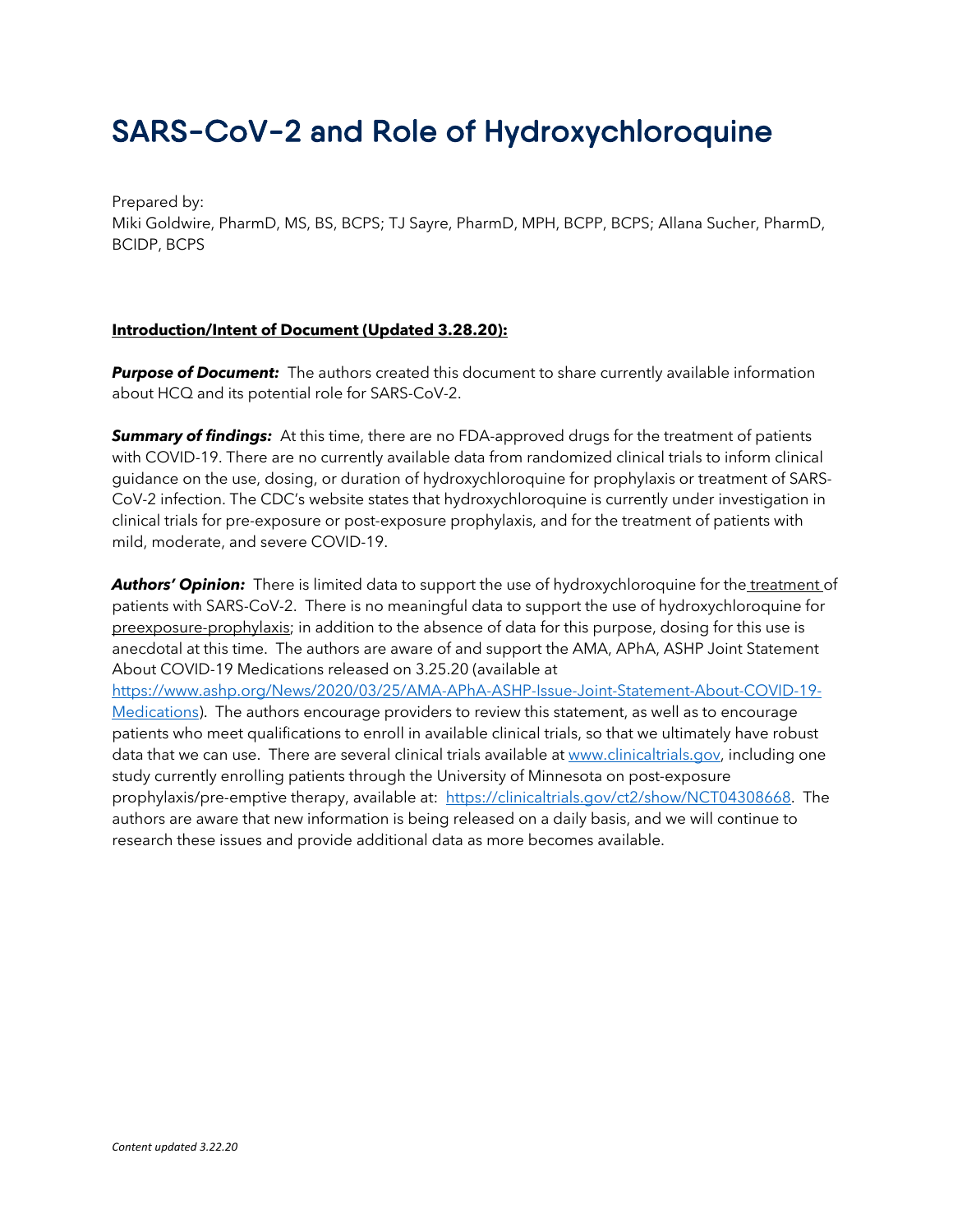#### **Hydroxychloroquine**

#### *Indications*

Hydroxychloroquine was FDA approved in 1955 for the treatment and prophylaxis of chloroquinesensitive malaria and has since been FDA-approved for treatment of rheumatologic disorders such as systemic lupus erythematosus and rheumatoid arthritis.<sup>1,2</sup> Although not FDA approved, hydroxychloroquine has been used to treat myalgia and arthralgias associated with Sjögren's syndrome, cutaneous manifestations of dermatomyositis, lupus nephritis, chronic Q-fever, antiphospholipid antibody syndrome, sarcoid arthropathy, cutaneous sarcoidosis, and to suppress polymorphous light eruption.<sup>3-6</sup>

#### *Mechanism of Action/Pharmacology - see separate document for additional information on background on SARS-CoV-2 viral replication and proposed mechanisms of hydroxychloroquine*

Hydroxychloroquine possesses immunomodulator activity that includes a variety of proposed mechanisms such as: interference with lysosomal acidification; inhibition of proteolysis, chemotaxis, and phagocytosis; decreasing macrophage-mediated cytokine production; inhibition of phospholipase A2; binding and stabilizing DNA; inhibition of T- and B-cell calcium signaling; and inhibition of matrix metalloproteinases. 7

In addition to immunomodulating activity, hydroxychloroquine possesses anti-infective activity against several RNA viruses. As an anti-infective agent, hydroxychloroquine, a weak base, concentrates within acidic organelles such as endosomes and lysosomes thereby alkalinizing the cell and disrupting normal activities.<sup>8</sup> Interestingly, chloroquine promotes zinc uptake by cells acting as a zinc ionophore, which further impairs viral replication.<sup>9,10</sup> Zinc and pyrithione, a zinc-ionophore, halted replication of SARS-coronavirus (SARS-CoV) in *vitro* as further discussed in the section on Clinical Trials. 10

#### *Pharmacokinetics*

After oral administration of a single 200-mg dose in patients with rheumatoid arthritis, a mean oral bioavailability of 74% was reported;<sup>2,4</sup> however, oral bioavailability ranges from 30% to 100% in patients with rheumatoid arthritis, which indicates variability dependent upon extent of disease activity.<sup>2,3,5</sup> The drug displays linear kinetics with peak plasma concentrations occurring within 3 to 4 hours after oral administration.<sup>2,5</sup>

Hydroxychloroquine distributes extensively throughout tissues and has a very large volume of distribution (5,522 L in the blood and 44,257 L in the plasma).<sup>2,4,6</sup> High concentrations exist in the bone marrow, liver, kidneys, lungs, adrenal gland, pituitary gland, and especially melanin containing tissues such as the skin and eyes.<sup>5,7,11</sup> Approximately 30% to 40%% of hydroxychloroquine binds to proteins in the plasma, with 40% to serum albumin and 34% to alpha-1-acid glycoprotein.<sup>12</sup>

Hydroxychloroquine undergoes liver metabolism through dealkylation by cytochrome P4503A4 to active metabolites bidesethylchloroquine, desethylhydroxychloroquine, and desethylchloroquine.<sup>2,6,11</sup> The elimination half-life of 40 to 50 days reflects the extensive distribution into tissues rather than decreased excretion. <sup>2</sup> Approximately 16% to 30% of the dose is eliminated renally independent of creatinine clearance.<sup>2</sup>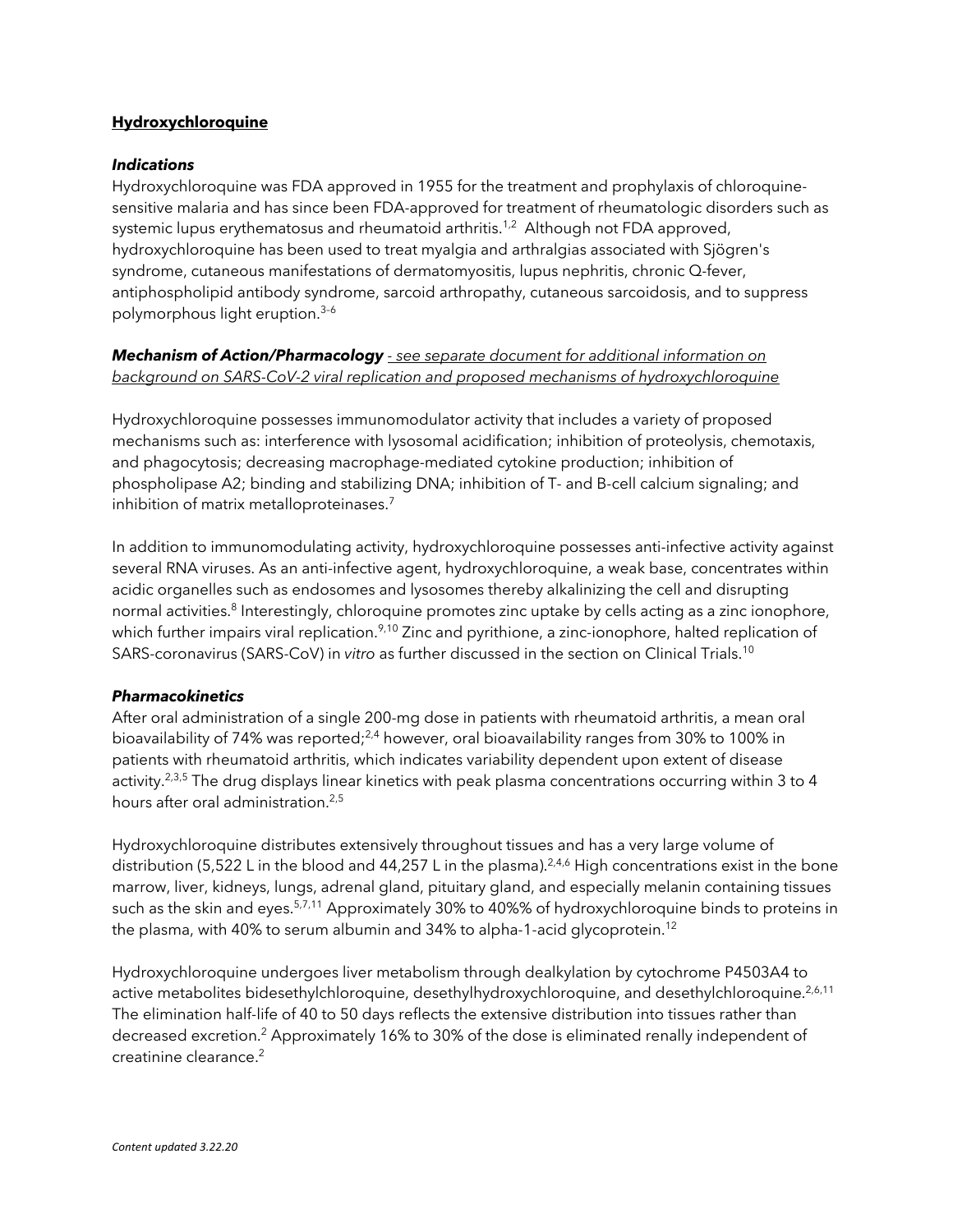#### *Drug-drug Interactions*

Drug interactions maybe classified as pharmacodynamic or pharmacokinetic in nature. Pharmacodynamic interactions result from the pharmacologic activity of hydroxychloroquine being additive or antagonistic to the pharmacology of other drugs, while pharmacokinetic interactions impact absorption, distribution, metabolism, or excretion of another drug. Pharmacodynamic drug interactions include drugs that decrease serum glucose, e.g., antidiabetic agents, drugs that prolong the QT interval (e.g., phenothiazines), and drugs that when used in combination with hydroxychloroquine result in additive toxicity (Table 1).<sup>2-5</sup>

| Drugs                        | <b>Summary Description</b>                                                                                                                                                                                                                                     |  |  |
|------------------------------|----------------------------------------------------------------------------------------------------------------------------------------------------------------------------------------------------------------------------------------------------------------|--|--|
| Pharmacodynamic interactions |                                                                                                                                                                                                                                                                |  |  |
| Decrease blood glucose       | androgens, antidiabetic agents, citalopram, escitalopram, maitake, monoamine<br>oxidase inhibitors, pegvisomant, fluoroquinolones, salicylates                                                                                                                 |  |  |
| Prolong QT interval          | amiodarone, chlorpromazine, ciprofloxacin, citalopram, disopyramide,<br>dofetilide, dronedarone, escitalopram, haloperidol, ibutilide, ivosidenib,<br>lenvatinib, mefloquine, methadone, procainamide, quinidine, quinine, sotalol,<br>vandetanib, ziprasidone |  |  |
| Retinal toxicity             | tamoxifen                                                                                                                                                                                                                                                      |  |  |
| Hemolytic reactions          | dapsone                                                                                                                                                                                                                                                        |  |  |
| Decrease seizure threshold   | antiepileptics, mefloquine                                                                                                                                                                                                                                     |  |  |
| Additive toxicity, avoid use | artemether, lumefantrine, mefloquine                                                                                                                                                                                                                           |  |  |
| Pharmacokinetic interactions |                                                                                                                                                                                                                                                                |  |  |
| Phenothiazines               | may increase the serum concentration of phenothiazines                                                                                                                                                                                                         |  |  |
| Beta-Blockers                | may decrease metabolism of metoprolol, propranolol; does not affect<br>metabolism of atenolol, carteolol (ophthalmic), levobunolol, metipranolol,<br>nadolol, sotalol                                                                                          |  |  |
| Cardiac Glycosides           | may increase the serum concentration of digoxin                                                                                                                                                                                                                |  |  |
| Cyclosporine                 | may increase the serum concentration of cyclosporine                                                                                                                                                                                                           |  |  |

|  | Table 1. Select drug-drug interactions <sup>2-5</sup> |
|--|-------------------------------------------------------|
|  |                                                       |

The following drugs interact with chloroquine and should be used cautiously in patients receiving hydroxychloroquine.<sup>2</sup>

- Antacids and kaolin: Antacids reduce absorption of chloroquine; separate administration by at least 4 hours.
- Cimetidine: Cimetidine inhibits the metabolism of chloroquine resulting in an increased plasma level; avoid use.
- Ampicillin: In a study of healthy volunteers, chloroquine significantly reduced the bioavailability of ampicillin.

#### *Contraindications*

Hydroxychloroquine is contraindicated in patients with known hypersensitivity to 4-aminoquinoline compounds, i.e., drugs with an amino group at the 4-position of the quinoline, which include chloroquine and hydroxychloroquine.<sup>2,6</sup>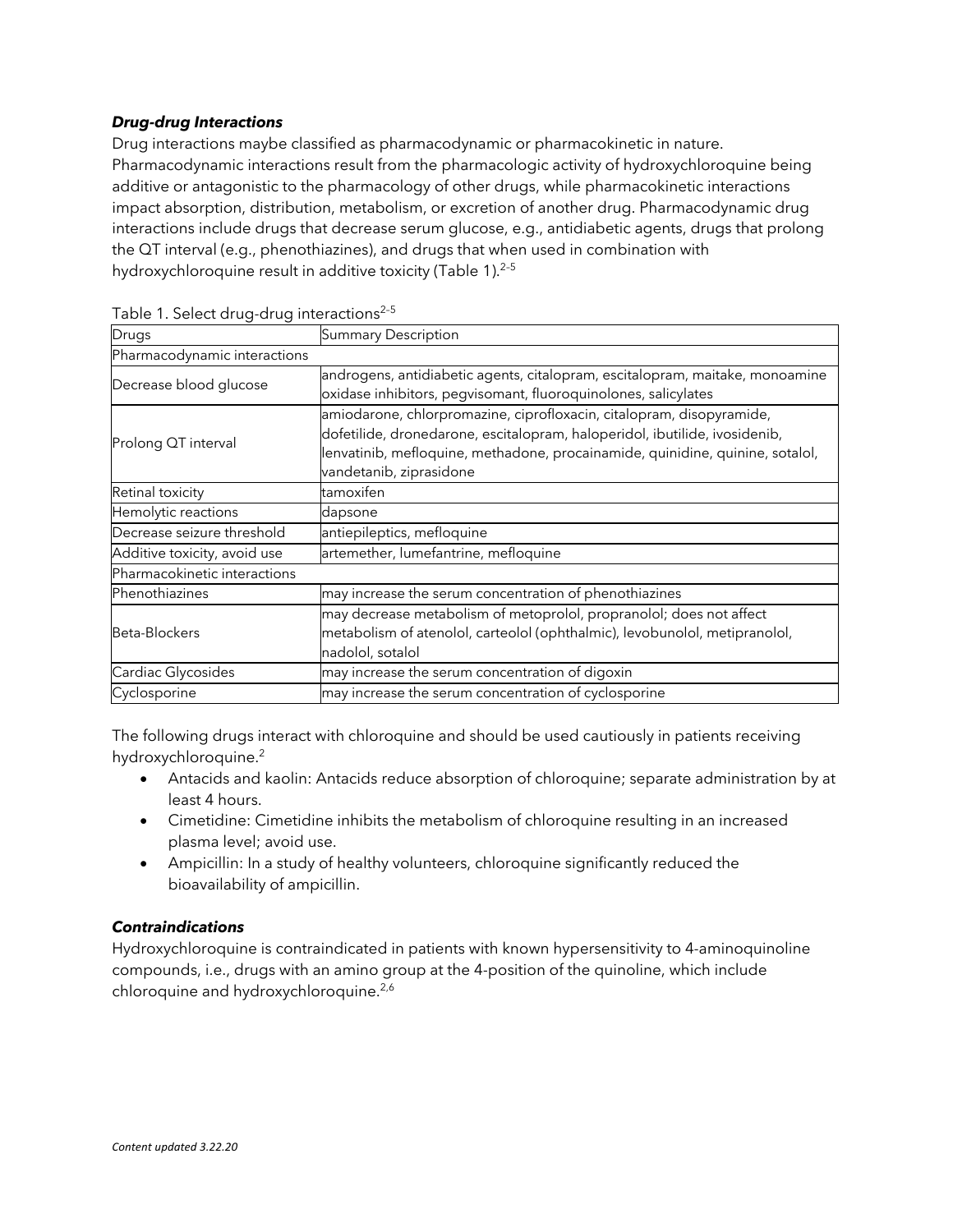#### *Warning/Precautions*

Hydroxychloroquine should be used with caution in patients with macular disease, porphyria, or psoriasis and those who are receiving drugs that prolong the QT interval or decrease serum glucose.<sup>2-5</sup> In general, patients with gastrointestinal, neurological, or blood disorders, hepatic or renal impairment, and those with a sensitivity to quinine should be monitored closely for adverse events.<sup>2-5</sup>

### *Adverse Drug Effects*

Hydroxychloroquine has several severe side effects necessitating vigilance on the part of the health care prescriber (Table 2). Common adverse events include:

| Cardiovascular                | Cardiomyopathy, prolonged QT interval, torsades de pointes, ventricular arrhythmia; all<br>reported post-marketing                                                                                                                       |
|-------------------------------|------------------------------------------------------------------------------------------------------------------------------------------------------------------------------------------------------------------------------------------|
| Dermatologic                  | Alopecia, angioedema, bleaching of hair, exacerbation of psoriasis, photosensitivity<br>pigmentation changes (skin and mucosal; black-blue color), pruritus, rash, Stevens-<br>Johnson syndrome, toxic epidermal necrolysis, urticaria   |
| Endocrine                     | Exacerbation of porphyria, hypoglycemia, weight loss                                                                                                                                                                                     |
| Gastrointestinal              | Abdominal cramping, anorexia, diarrhea, nausea, vomiting                                                                                                                                                                                 |
| Hepatic                       | Abnormal liver function tests, acute hepatic failure                                                                                                                                                                                     |
| Hematologic                   | Agranulocytosis, anemia, aplastic anemia, bone marrow failure, hemolysis (in patients with                                                                                                                                               |
|                               | glucose-6-phosphate deficiency), leukopenia, thrombocytopenia                                                                                                                                                                            |
| Immunologic                   | Drug reaction with eosinophilia and systemic symptoms                                                                                                                                                                                    |
| Nervous System                | Ataxia, dizziness, emotional changes, fatigue, headache, irritability, lassitude, nervousness,<br>nightmares, psychosis, seizure, sensorineural hearing loss, suicidal tendencies, vertigo                                               |
| Neuromuscular and<br>skeletal | Myopathy, palsy, or neuromyopathy leading to progressive weakness and atrophy of<br>proximal muscle groups (may be associated with mild sensory changes, loss of deep<br>tendon reflexes, and abnormal nerve conduction)                 |
| Ocular <sup>a</sup>           | Corneal changes (corneal edema, corneal opacity, corneal sensitivity, corneal deposits,<br>visual disturbance, blurred vision, photophobia), retinopathy (early changes reversible,<br>may progress despite discontinuation if advanced) |
| Otic                          | Deafness, tinnitus                                                                                                                                                                                                                       |
| Respiratory                   | Bronchospasm, respiratory failure (myopathy-related)                                                                                                                                                                                     |

Table 2. Adverse Effects<sup>2-5,7</sup>

a risk factors for retinal damage include daily doses >6.5 mg/kg (5 mg/kg base), duration of use >5 years, renal impairment, and concomitant use of tamoxifen or concurrent macular disease

## *Special Populations*

#### *Pediatrics*

Hydroxychloroquine is FDA-approved for treatment and prophylaxis of malaria in children; the drug has not been studied in children with chronic disease, i.e., systemic lupus erythematosus and juvenile idiopathic arthritis.<sup>2</sup>

#### *Pregnancy/Lactation*

Women who used hydroxychloroquine during pregnancy had normal births; risks versus benefit should be considered.<sup>2,3</sup> The drug is excreted in breast milk and caution should be used when prescribing to a nursing mother as the infant may be particularly sensitive to the adverse effects.<sup>2,3</sup>

#### *Geriatrics*

As geriatric patients have decreased renal function, caution should be used when prescribing for patients older than 65 years.<sup>2</sup> Routine monitoring of renal function is warranted.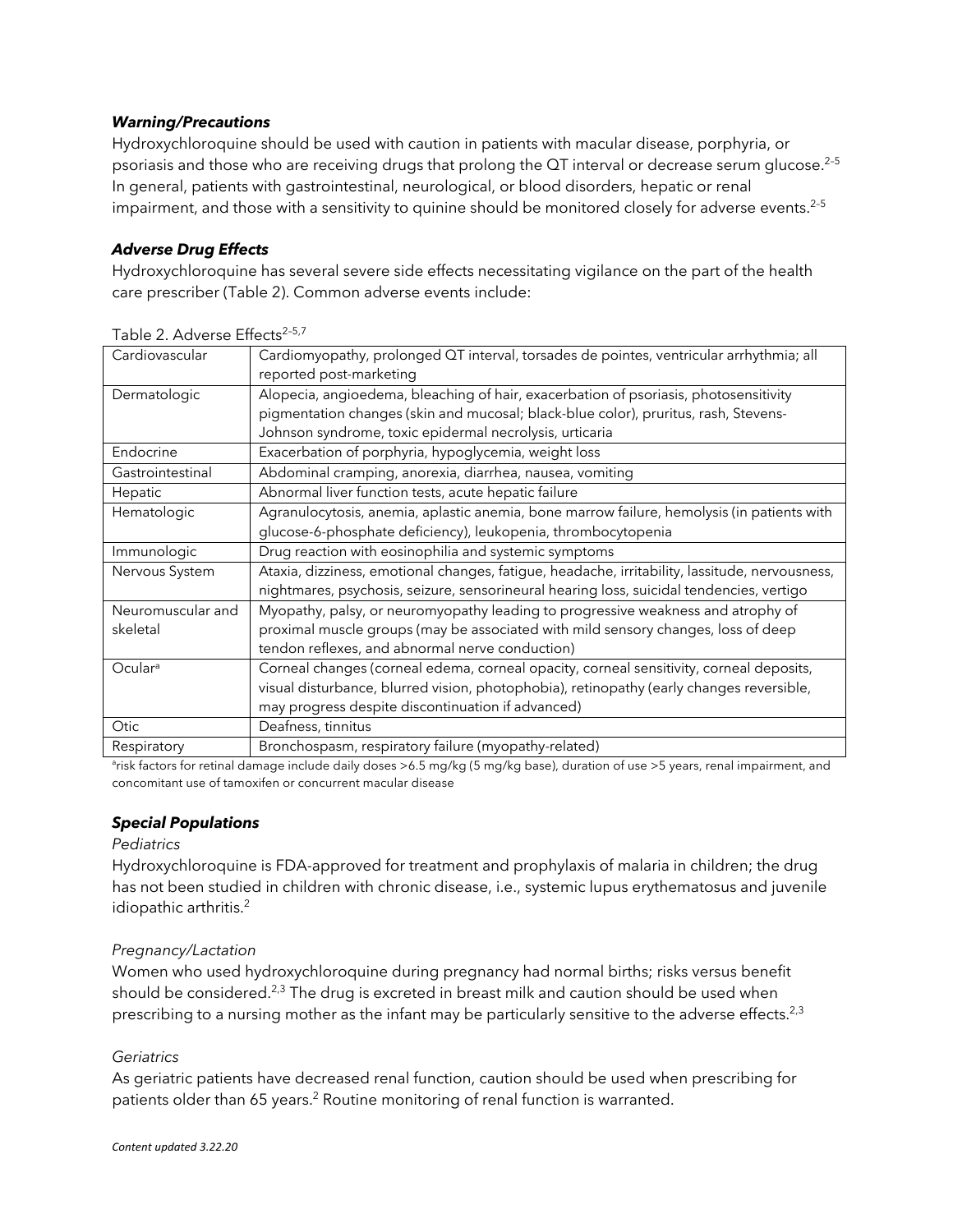#### *Administration*

The oral tablet (200 mg of hydroxychloroquine sulfate, which is equivalent to 155 mg base) should be administered with food or milk to avoid any gastrointestinal discomfort.<sup>2</sup> Do not crush or divide filmcoated tablets.

#### *Hydroxychloroquine Clinical Trials*

#### **Completed In Vivo Trials**

Gautret P, Lagier JC, Parola P, et al. Hydroxychloroquine and azithromycin as a treatment of COVID-19: results of an open-label non-randomized clinical trial. *International Journal of Antimicrobial Agents*. In Press March 17, 2020. doi:10.1016/j.ijantimicag.2020.105949

Gautret and colleagues conducted an open-label non-randomized clinical trial (that has not yet been published) in which they assessed the effect of hydroxychloroquine on SARS-CoV-2 infected patients as compared to a control group.<sup>13</sup> Depending on clinical presentation, patients were allowed to receive azithromycin (500 mg day 1, followed by 250 mg on days 2 through 5) to prevent bacterial superinfection based on clinical judgment of investigators. Patients in the treatment group received oral hydroxychloroquine sulfate 200 mg three times daily for ten days. Patients older than 12 years of age with PCR-documented SARS-CoV-2 carriage in a nasopharyngeal sample upon admission independent of clinical status were included. Patients were excluded if they had a known allergy to hydroxychloroquine or chloroquine, had a condition such as retinopathy, G6PD deficiency, QT prolongation (which have been associated with the study drug), or were pregnant or breastfeeding. The primary endpoint was virological clearance (presence or absence of SARS-CoV-2) at day 6 after study inclusion*.* A total of 26 patients received hydroxychloroquine and 16 served as controls; however, 6 patients in the chloroquine group were lost to follow-up due to early cessation of treatment. Therefore, results are for 36 patients (20 who received hydroxychloroquine and 16 who served as controls) who had at least six days of follow-up. Baseline characteristics were similar for the two groups with respect to gender, clinical status, and duration of symptoms prior to study inclusion. However, patients treated with hydroxychloroquine were older than controls (51.2 years vs. 37.3 years). Six patients in the hydroxychloroquine-treated group received azithromycin as compared to no patients in the control group. The primary outcome of virological cure at day 6 after study inclusion was achieved in 70% (14/20) of hydroxychloroquine-treated patients as compared to 12.5% (2/16) of controls ( $p = 0.001$ ). The proportion of patients with negative PCR from nasopharyngeal samples also significantly differed between the two groups at days 3-,4-, and 5 after study inclusion. The proportion of patients with virological cure at day 3 was 10/20 (50%) in the hydroxychloroquine group, as compared to  $1/16$  (6.3%) of control patients (p = 0.005). At day 4, the rates of virological cure were 12/20 (60%) for patients in the hydroxychloroquine group as compared to 4/16 (25%) of those in the control group ( $p = 0.04$ ). The rates of cure at day 5, were 13/20 (65%) in the hydroxychloroquine group as compared to  $3/16$  (18.8%) of controls ( $p = 0.006$ ). When comparing those who received hydroxychloroquine and those who received hydroxychloroquine in combination with azithromycin, 100% of those treated with the combination achieved virological cure at 6 days post-inclusion, as compared to 57.1% of patients treated with hydroxychloroquine monotherapy and 12.5% in the control group (p < 0.001). One patient who received hydroxychloroquine and was PCR-positive at day 6 post study inclusion achieved virological cure at day 9 post-infection after receipt of azithromycin. The authors concluded that "Despite its small sample size our survey shows that hydroxychloroquine treatment is significantly associated with viral load reduction/ disappearance in COVID-19 patients and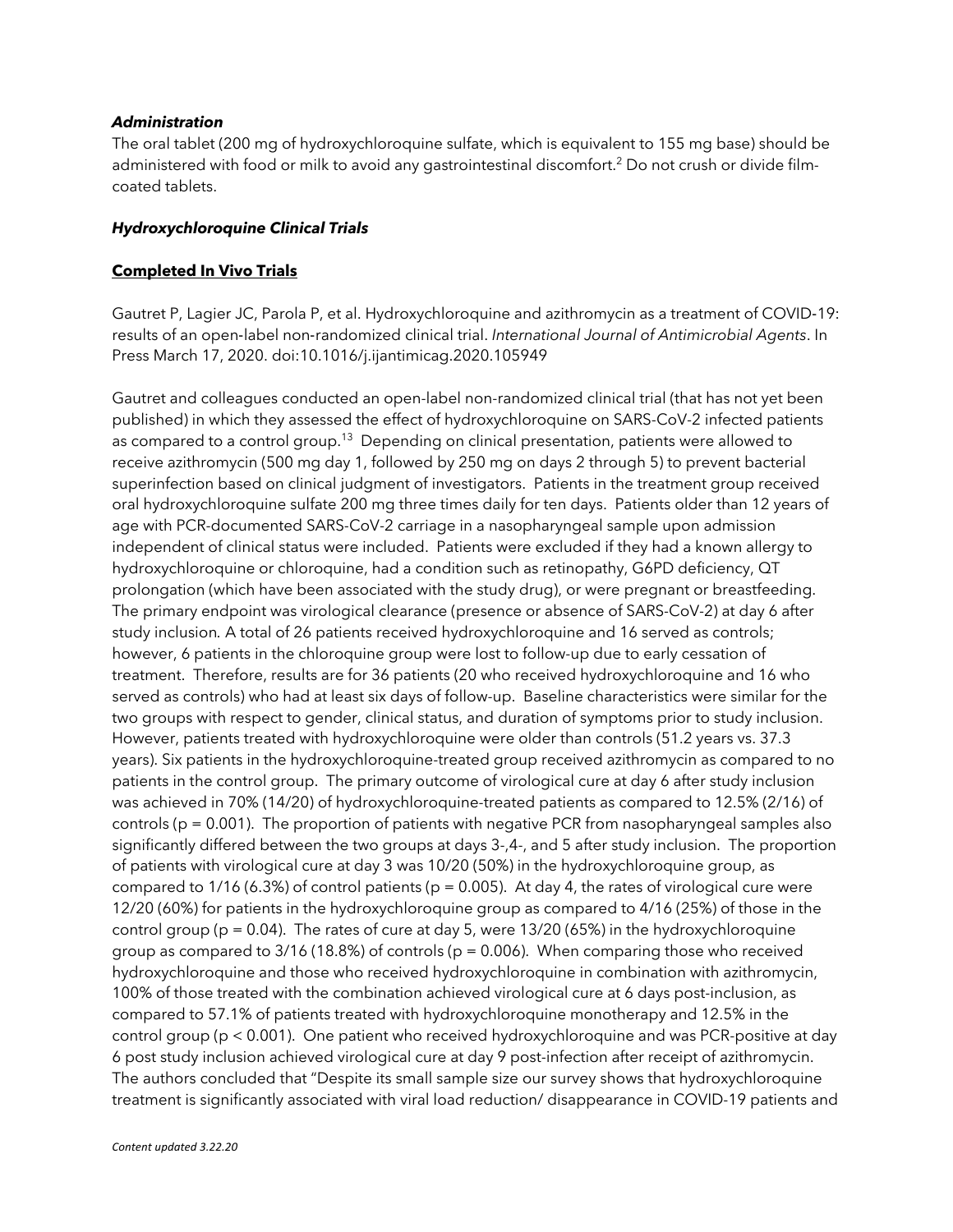its effect is reinforced by azithromycin." Limitations include that this study has not undergone peer review, small sample size, study design was non-randomized and unblinded, and limited long-term outcome follow-up. Additional data with larger, controlled trials is needed to confirm these findings. Furthermore, data to determine to assess the utility of hydroxychloroquine (and combination with azithromycin) as chemoprophylaxis, especially for healthcare workers (since virological clearance occurred at day 3 post-study inclusion and mean duration of viral shedding has been shown to be 20 days) and cause of failure for hydroxychloroquine would also be beneficial.

*Gao J, Tian Z, Yang X. Breakthrough: Chloroquine phosphate has shown apparent efficacy in treatment of COVID-19 associated pneumonia in clinical studies. Biosci Trends. 2020;14(1):72–73.* 

In preliminary reports from Chinese authorities, approximately 100 patients with COVID-19 being treated with chloroquine experienced a more rapid decline in fever, more rapid improvement via lung CT images, inhibiting the exacerbation of pneumonia, and required shorter time to recover compared to controls.<sup>14</sup> Chloroquine-treated patients did not show increase in severe adverse effects, but an indepth survey of all adverse effects was not completed. Full data from these studies have not been released.

## **Completed In Vitro Studies**

Yao X, Ye F, Zhang M, et al. In vitro antiviral activity and projection of optimized dosing design of hydroxychloroquine for the treatment of severe acute respiratory syndrome coronavirus 2 (SARS-CoV-2) [published online ahead of print, 2020 Mar 9]. *Clin Infect Dis*. 2020;ciaa237.

Yao and colleagues conducted an *in vitro* experiment to evaluate the antiviral and prophylactic activity of hydroxychloroquine and chloroquine and to build a physiologically-based pharmacokinetic (PBPK) model to predict lung tissue drug concentrations using different dosing regimens.<sup>15</sup> The *in vitro* study showed that chloroquine and hydroxychloroquine had good antiviral activity, with a 50% maximal effective concentration (EC<sub>50</sub>) of 0.72  $\mu$ M at 48 hours for hydroxychloroquine and EC<sub>50</sub> of 5.47  $\mu$ M at 48 hours for chloroquine. Both agents displayed concentration-dependent inhibition of viral replication, and based on the EC<sub>50</sub> values, hydroxychloroquine was more potent than chloroquine at inhibiting SARS-CoV-2 *in vitro*. When each agent was added prophylactically, prior to viral challenge, hydroxychloroquine displayed a superior in vitro antiviral effect, with the  $EC_{50} = 5.85 \mu M$  at 48 hours for hydroxychloroquine and  $EC_{50} = 18.01 \mu M$  at 48 hours for chloroquine. At 24 hours, the  $EC_{50}$  of chloroquine was > 100 μM, and the highest concentration of chloroquine used in the study did not result in an inhibition rate more than 50%. Based on PBPK models, the study determined that a loading dose of hydroxychloroquine 400 mg orally twice daily, followed by a maintenance dose of 200 mg orally given twice daily for 4 days should be used to treat SARS-CoV-2 infection.

### *Liu J, Cao R, Xu M, et al. Hydroxychloroquine, a less toxic derivative of chloroquine, is effective in inhibiting SARS-CoV-2 infection in vitro. Cell Discov. 2020;6:16. Published 2020 Mar 18.*

Liu and colleagues reported similar findings in a recently published letter to the editor in which they found that hydroxychloroquine and chloroquine both had in vitro activity against SARS-CoV-2.<sup>16</sup> At four different multiplicities of infection, the  $EC_{50}$  for chloroquine was 2.71, 3.81, 7.14, and 7.36  $\mu$ M, and the EC<sub>50</sub> for hydroxychloroquine was 4.51, 4.06, 17.31, and 12.96 μM. The authors stated that based on their data (which showed a significant difference in  $EC_{50}$  at certain multiplicities of infection), it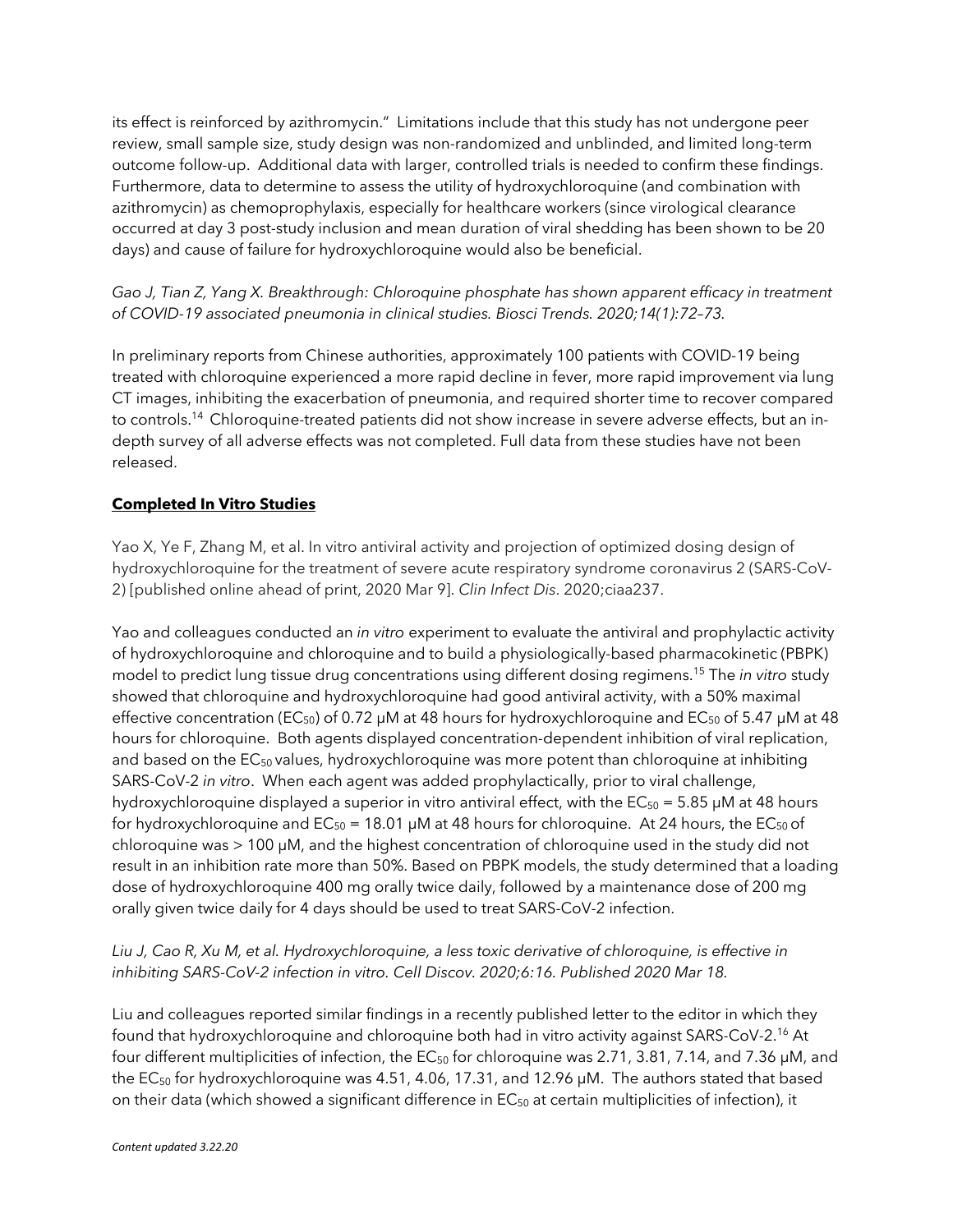suggests that the anti-SARS-CoV-2 activity of hydroxychloroquine may be less potent as compared to chloroquine (at least at certain MOIs). The authors concluded that hydroxychloroquine can efficiently inhibit SARS-CoV-2 in vitro and that although it has potential to combat COVID-19 because of this activity and its anti-inflammatory properties, clinical trials are needed for confirmation.

## *Wang M, Cao R, Zhang L, et al. Remdesivir and chloroquine effectively inhibit the recently emerged novel coronavirus (2019-nCoV) in vitro. Cell Res. 2020;30(3):269–271.*

In this study by Wang and colleagues, the antiviral efficiency of seven different drugs (including chloroquine) were tested against a clinical isolate of SARS-CoV-2.<sup>17</sup> Chloroquine demonstrated inhibitory effects at both entry and post-entry stages of SARS-CoV-2. The  $EC_{50}$  and  $EC_{90}$  in the infected cells were 1.13  $\mu$ M and 6.90  $\mu$ M, respectively. The EC<sub>90</sub> concentration can be clinically achievable with 500 mg administration (demonstrated in rheumatoid arthritis patients previously). The only other drug tested in the study that demonstrated effective inhibition was remdesivir.

## **Opinion Article on Dosing of Chloroquine for Prophylaxis**

*Chang, R.; Sun, W. Repositioning Chloroquine as Ideal Antiviral Prophylactic against COVID-19 - Time is Now.* Preprints *2020, 2020030279 (doi: 10.20944/preprints202003.0279.v1).*

Chang and Sun discuss chloroquine for antiviral prophylaxis against COVID-19 in an article that has not yet been peer reviewed or published in a journal.<sup>18</sup> Based upon a review of the mechanism of action, laboratory efficacy, and pharmacokinetics of chloroquine for its established uses, the authors determined a dosing regimen for chloroquine prophylaxis specific to COVID. The authors recommend pre-exposure prophylaxis with chloroquine for those in areas of outbreak/endemic areas with a high risk of exposure at a dosing regimen of 500 mg daily for 30 days, followed by 250 mg daily until there is no longer a threat of infection. For post-exposure prophylaxis in asymptomatic individuals, the authors recommend chloroquine 8 mg/kg/day for 3 days, ideally taken within hours after known viral exposure. The authors also recommend additional research on this agent for prevention and to study their recommended regimens in parallel with their use in order to help contain the current pandemic. Since chloroquine 250 mg is equivalent to hydroxychloroquine 200 mg, the equivalent dose of hydroxychloroquine that would be recommended by these authors for preexposure prophylaxis is 400 mg hydroxychloroquine for 30 days, followed by 200 mg daily.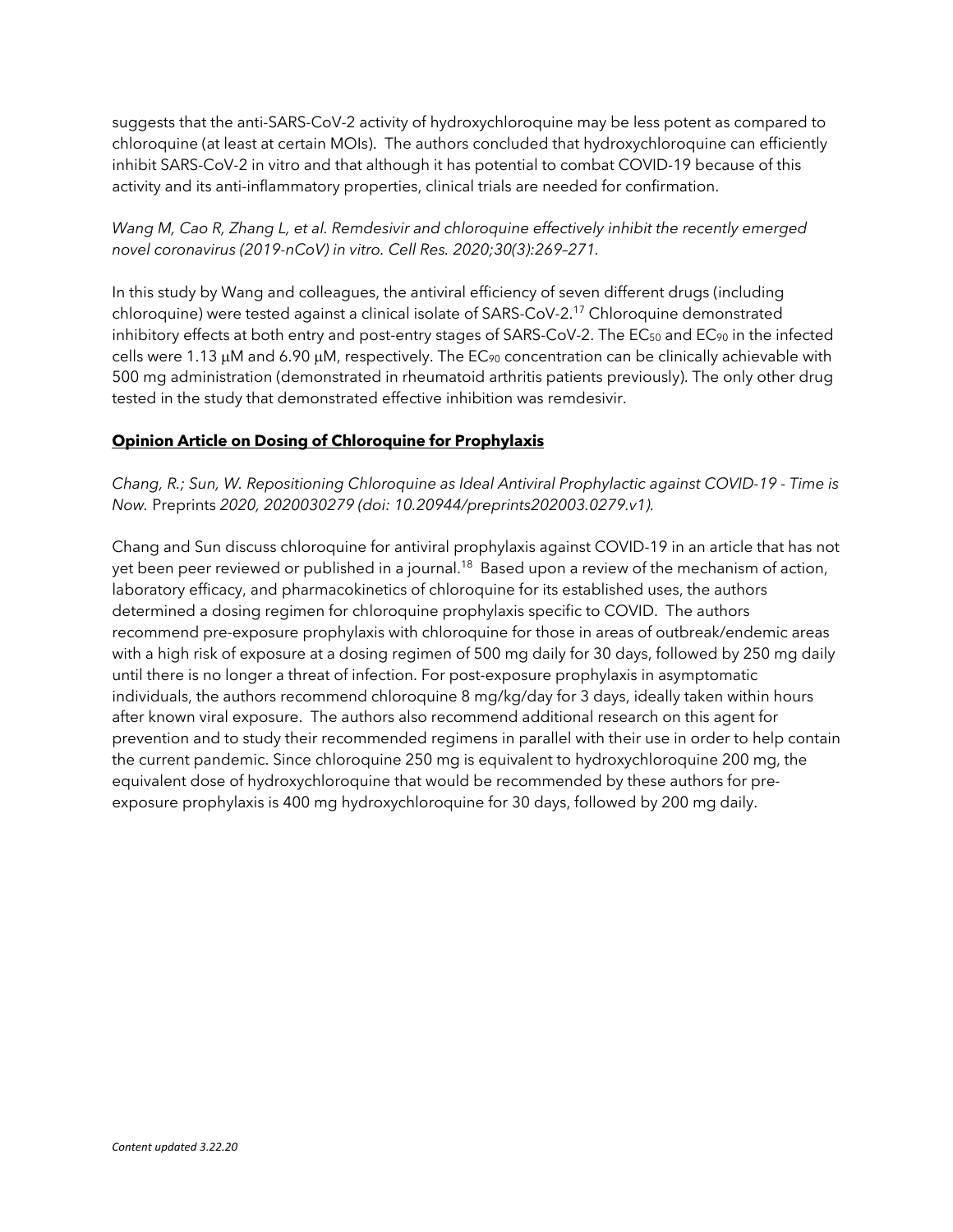## **Ongoing Clinical Trials**

There are currently several studies being conducted around the world. Three select studies (found on clinicaltrials.gov) are summarized below.19-21

1. Post-exposure Prophylaxis for SARS-Coronavirus-2. ClinicalTrials.gov. Identifier NCT04308668. Available at: https://clinicaltrials.gov/ct2/show/NCT04308668. Accessed March 20, 2020.<sup>19</sup>

- Design: a randomized clinical trial with an estimated 1500 participants is underway through the University of Minnesota (start date March 17, 2020)
- Study objective: to test if post-exposure prophylaxis with hydroxychloroquine can prevent progression development of symptomatic COVID-19 after known exposure to SARS-CoV-2
- Intervention (2 arms): treatment with hydroxychloroquine and placebo
	- o The hydroxychloroquine dose is 800 mg orally once, followed in 6 to 8 hours by 600 mg, then 600 mg once daily for 6 consecutive days
	- o A 200 mg tablet will be used and is based on a derivation of the dose used in malaria
- Outcome Measures
	- o Primary outcome: incidence of COVID-19 disease and COVID-19 disease severity using an ordinal scale (both measured 14 days post enrollment)
	- o Secondary outcome measures [and time frame]
		- Incidence of hospitalization [14 days]
			- § Incidence of death [90 days]
		- Confirmed SARS-CoV-2 detection [14 days]
		- Symptoms compatible with COVID-19 [90 days]
		- Medicine discontinuation or study withdrawal [14 days]
- Study subjects
	- o Inclusion criteria includes those age 18 years or older and exposure to COVID-19 case within 3 days as either a healthcare worker or household contact
	- o Exclusion criteria includes symptomatic COVID-19 disease, current symptoms of fever, cough, or shortness of breath, retinal eye disease or contraindications to hydroxychloroquine, known G6PD deficiency, known chronic kidney disease, weight <40kg, and current use of certain antiarrhythmic drugs
- Results: pending (estimated completion in May 2021)

2. Treatment of Mild Cases and Chemoprophylaxis of Contacts as Prevention of the COVID-19 Epidemic (HCQ4COV19). ClinicalTrials.gov. Identifier NCT04304053. Available at: https://www.clinicaltrials.gov/ct2/show/NCT04304053. Accessed March 20, 2020.<sup>20</sup>

- Design: a randomized open-label clinical trial with an estimated 3040 participants (not yet recruiting)
- Study objective: to evaluate the efficacy of the 'test and treat' strategy of infected patients and prophylactic chloroquine treatment to all contact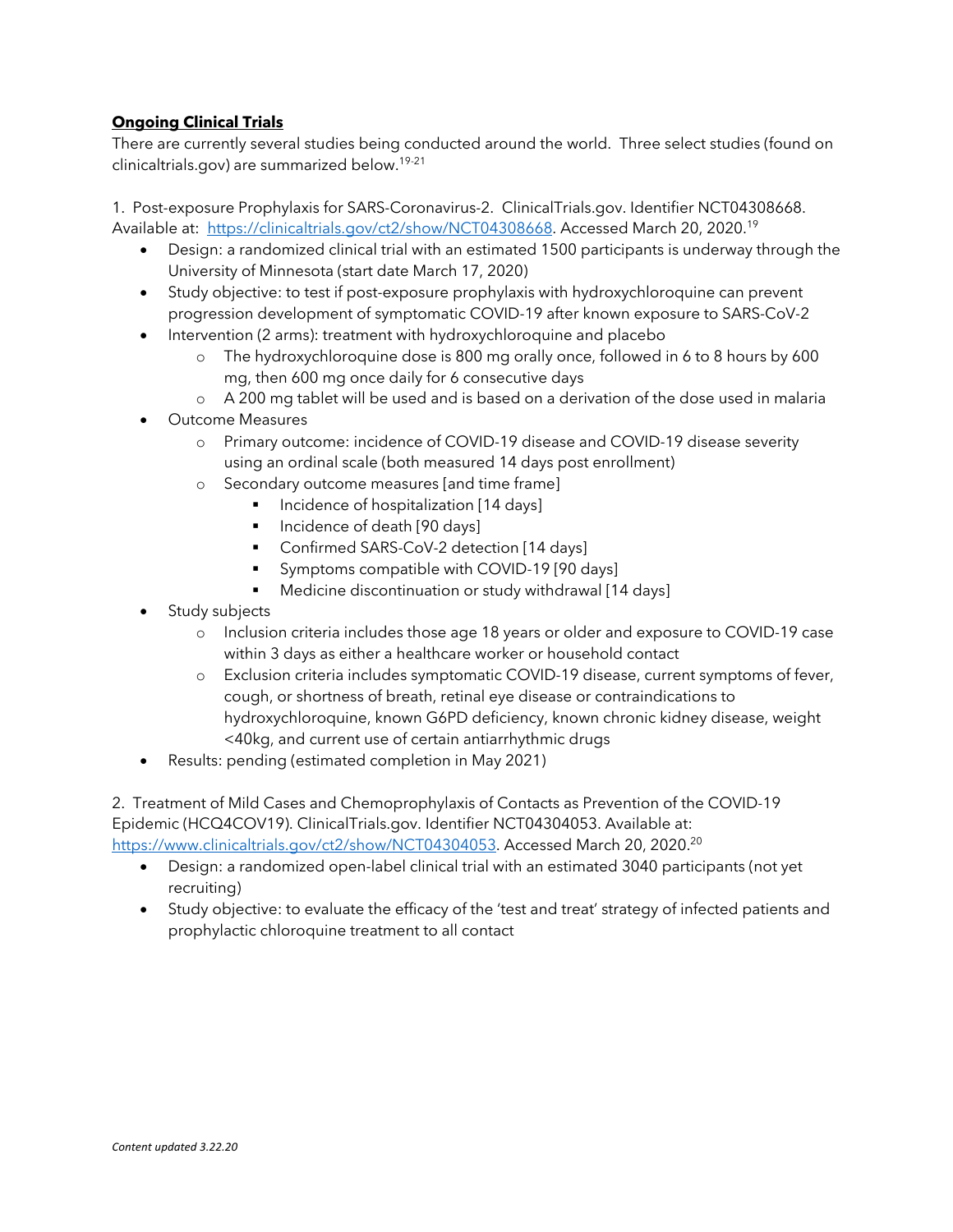- Arms and Interventions:
	- o Active comparator: no intervention other than isolation of patient and contact tracing per national guidelines
	- o Intervention (with isolation and tracing):
		- Cases (positive test): antiviral treatment with hydroxychloroquine and darunavir/cobicistat
		- Contacts (of cases): prophylaxis with hydroxychloroquine
		- Dosing:
			- hydroxychloroquine 800 mg on day 1, and 400 mg on days 2, 3, 4
			- darunavir 800 mg / cobicistat 150 mg once daily for 7 days
- Outcome Measures
	- o Primary outcome: effectiveness of chemoprophylaxis assessed by incidence of secondary COVID-19 cases [time frame: up to 14 days after start of treatment]
	- o Secondary outcome measures [and time frame]
		- The virological clearance rate of throat swabs, sputum, or lower respiratory tract secretions at days 3 [3 days after start of treatment]
		- The mortality rate of subjects at weeks 2 [up to 14 days after start of treatment]
		- Proportion of participants that drop out of study [up to 14 days after start of treatment]
		- § Proportion of participants that show non-compliance with study drug [up to 14 days after start of treatment]
- Study subjects
	- o Inclusion criteria includes those age 18 years or older and meet requirements of the COVID-19 diagnosis (acute respiratory infection or acute cough alone and positive PCR)
	- o Exclusion criteria includes serious respiratory medical condition, critically ill patients, history of cardiac arrhythmia or QT prolongation, pregnancy, retinal disease or hearing loss, severe neurological and mental illness.
- Results: pending (estimated completion in July, 2020)

3. Chloroquine Prevention of Coronavirus Disease (COVID-19) in the Healthcare Setting (COPCOV). ClinicalTrials.gov. Identifier NCT04303507. Available at: https://clinicaltrials.gov/ct2/show/NCT04303507. Accessed March 22, 2020.<sup>21</sup>

- Design: a randomized, double-blind, placebo-controlled clinical trial with a parallel assessment of an estimated 10,000 participants (start date March 17, 2020)
- Study objective: to compare the number of symptomatic COVID-19 infections in healthcare workers or those at significant risk for infection in those who receive chloroquine as compared to placebo
- Intervention: treatment with chloroquine vs. placebo
	- o Chloroquine dose: loading dose of 10mg base/kg, followed by 150 mg daily (250 mg chloroquine phosphate salt) for 3 months or until diagnosis of COVID-19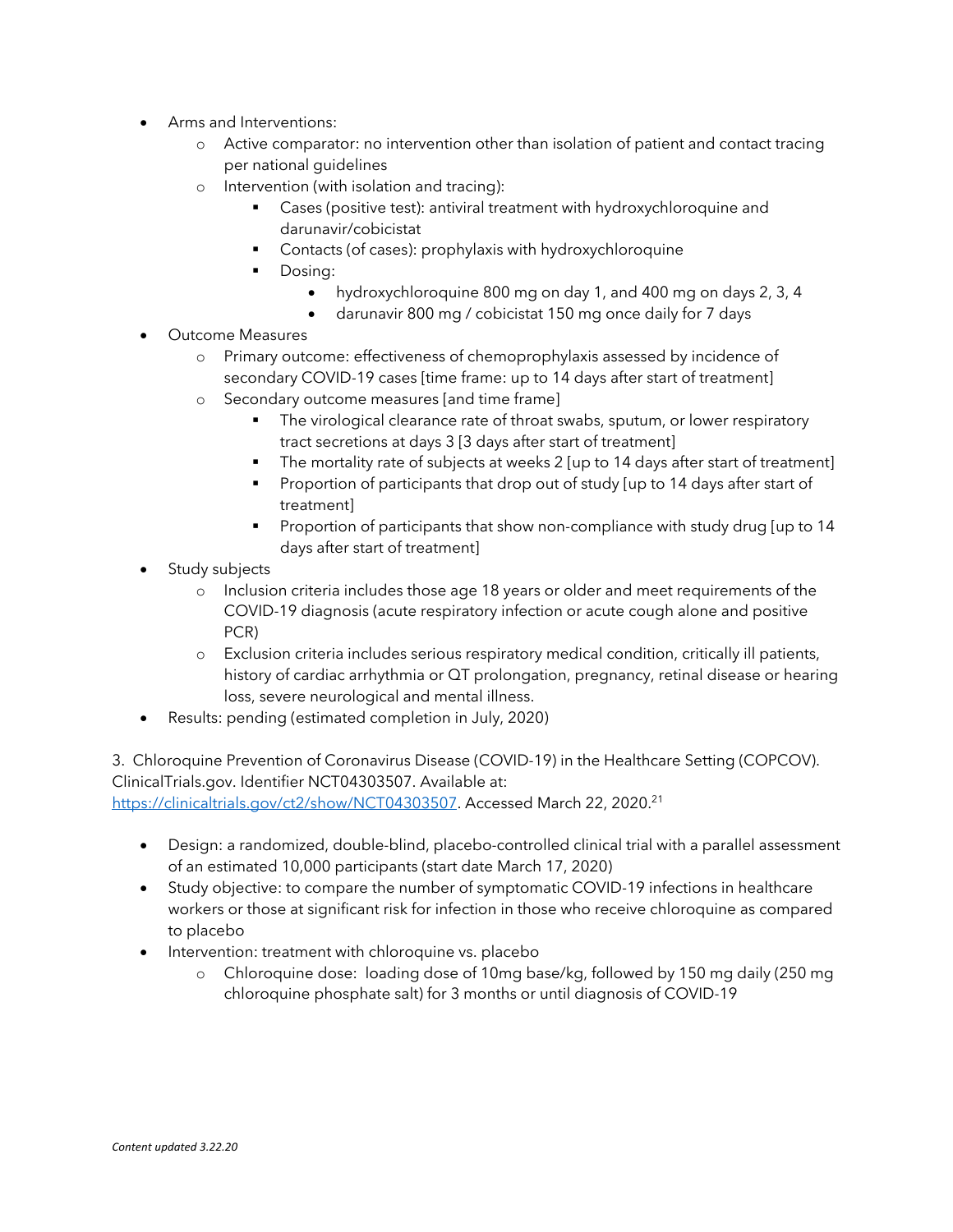- Outcome Measures
	- o Primary outcome: number of symptomatic COVID-19 infections in subjects randomized to chloroquine or placebo
	- o Secondary outcome measures [and time frame]
		- Symptom severity [100 days]
		- Duration of COVID-19 [100 days]
		- § Number of asymptomatic cases of COVID-19 [100 days]
		- § Number of symptomatic acute respiratory illnesses [100 days]
		- Genetic loci and levels of biochemical components (correlated with frequency, acute respiratory illness, and disease severity) [100 days]
- Study subjects
	- o Inclusion criteria includes those age 16 years or older not previously diagnosed with COVID-19 who work in a healthcare facility or high-risk environment or an inpatient or relative of a high-risk exposure group
	- o Exclusion criteria includes contraindications to hydroxychloroquine (hypersensitivity, epilepsy, retinal disease), concomitant medication with significant interaction, inability to be followed up for the trial period (plan to follow for 5 months)
- Results: pending

## *Role of Zinc*

## **Background**

Zinc is essential in both cell-mediated and humoral immunity, with zinc deficiency resulting in dysfunction of both of these processes and increased susceptibility to infection. Supplementation of zinc has been shown to reduce the incidence of infection and cellular damage from increased oxidative stress.<sup>22</sup>

Increasing the intracellular concentration of zinc with zinc ionophores (such as pyrithione) has been shown to impair the replication of several RNA viruses, including polio and influenza, as well as the replication of SARS-CoV, as discussed in the study by te Velthuis and colleagues.<sup>10</sup>

#### **In Vitro Studies**

Xue and colleagues investigated the interaction of zinc ions with chloroquine in a human ovarian cancer cell line (A2780), and found that free zinc ions were more concentrated in lysosomes after addition of chloroquine.<sup>9</sup> They also found that the addition of copper or iron ions did not affect chloroquine-induced zinc uptake. They concluded that chloroquine is a zinc ionophore, and hypothesized that this may contribute to its anticancer activity.

te Velthuis and colleagues showed that zinc inhibited RNA-dependent RNA polymerase, a core enzyme for viral replication and transcription, in SARS-CoV *in vitro*. <sup>10</sup> They also demonstrated that the combination of low concentrations of 2 mM zinc and 2mM pyrithione (a zinc ionophore) inhibited the replication of SARS-coronavirus (SARS-CoV) in cell culture.

Han and colleagues demonstrated that zinc and zinc conjugates inhibited the activity of SARS-CoV papain-like protease 2 (PLP2), an enzyme that is essential for pathogenesis and virulence of the virus.<sup>23</sup> Zinc ion displayed potent activity and inhibited the enzyme activity with an  $IC_{50} = 1.3$  *iM*, while the zinc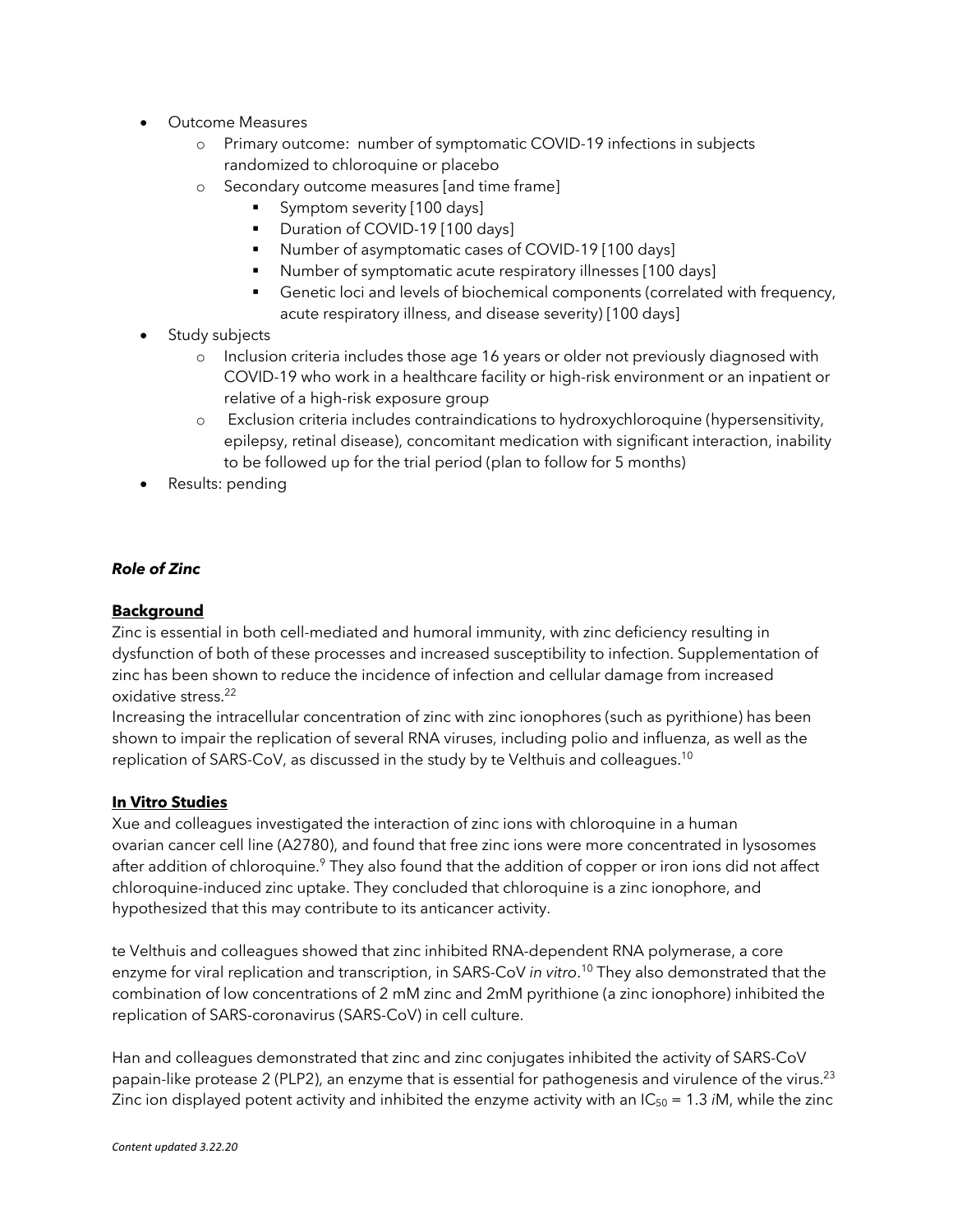conjugates *N*-ethyl-*N*-phenyldithiocarbamic acid Zn (IC<sup>50</sup> = 3.3 *i*M) and hydroxypridine-2-thione Zn (IC<sup>50</sup> = 3.7 *i*M) were also effective in inhibiting SARS-CoV PLP2. Other divalent metals, including Mg, Mn, Ca, Ni, and Co, had no effects on the activity of SARS-CoV PLP2 at 10 *i*M while Cu ion at 10 *í*M weakly inhibited the activity of the PLP2 to 70%.

#### *Guideline Recommendations*

As of March 22, 2020, there are no FDA-approved drugs specifically for the treatment of patients with COVID-19. The CDC's website states that hydroxychloroquine is currently under investigation in clinical trials for pre-exposure or post-exposure prophylaxis, and for the treatment of patients with mild, moderate, and severe COVID-19. The CDC acknowledges that some clinicians have used hydroxychloroquine for the treatment of COVID-19, but that there is no data from randomized clinical trials to inform guidance on the use, dosing, or duration for prophylaxis or treatment of SARS-CoV-2. There are different dosing regimens of hydroxychloroquine that have been used by U.S. physicians, including: 400 mg BID on day one, then 400 mg daily for 5 days; 400 mg BID on day one, then 200 mg BID for 4 days; and 600 mg BID on day one, then 400 mg daily on days 2 through  $5.^{24}$ 

Specific guidelines on the use of hydroxychloroquine in the treatment of COVID-19 by other organizations state that there is limited scientific information regarding efficacy. Researchers from China recommend that hydroxychloroquine be added to guidelines for the treatment of pneumonia caused by COVID-19 issued by the National Health Commission of the People's Republic of China based on preliminary results of its use in patients infected with the virus.<sup>14</sup> Several organizations have published recommendations regarding the use of hydroxychloroquine for treatment of COVID-19. Authors of the surviving sepsis campaign state that "There is insufficient evidence to issue a recommendation on the use of chloroquine or hydroxychloroquine in critically ill adults with COVID-19."<sup>25</sup> Preliminary guidelines published from Belgium recommend antiviral therapy as an adjunct to treatment of COVID-19 for hospitalized patients.<sup>26</sup> The National Institute for the Infectious Diseases from Italy recommends antiviral therapy including hydroxychloroquine for stable and unstable patients who present with respiratory and/or systemic symptoms.<sup>27</sup> Ireland also published recommendations on the use of antivirals for the treatment of COVID-19.<sup>28</sup>

Several individual hospital systems in the United States have developed guidelines for the use of antiviral therapy to treat COVID-19 infections. Two examples are Brigham and Women's Hospital (which is affiliated with Harvard Medical School) released COVID-19 Critical Care Clinical Guidelines as a work in progress, that will be updated on a daily basis (https://www.covidprotocols.org/), and the University of Michigan, which has released inpatient guidelines (http://www.med.umich.edu/asp/pdf/adult\_guidelines/COVID-19-treatment.pdf).<sup>29,30</sup>

#### *Resources*

Information on COVID-19 is rapidly changing. Several resources are available (including those listed in the table below), which should be consulted on a regular basis for the most updated information.

| <b>CDC</b>                       | https://www.cdc.gov/coronavirus/2019-ncov/index.html                   |
|----------------------------------|------------------------------------------------------------------------|
|                                  | https://www.cdc.gov/coronavirus/2019-ncov/hcp/therapeutic-options.html |
| <b>IDSA</b> (Infectious Diseases | https://www.idsociety.org/public-health/COVID-19-Resource-Center/      |
| Society of America)              |                                                                        |
| <b>Clinical Trials</b>           | www.clinicaltrials.gov                                                 |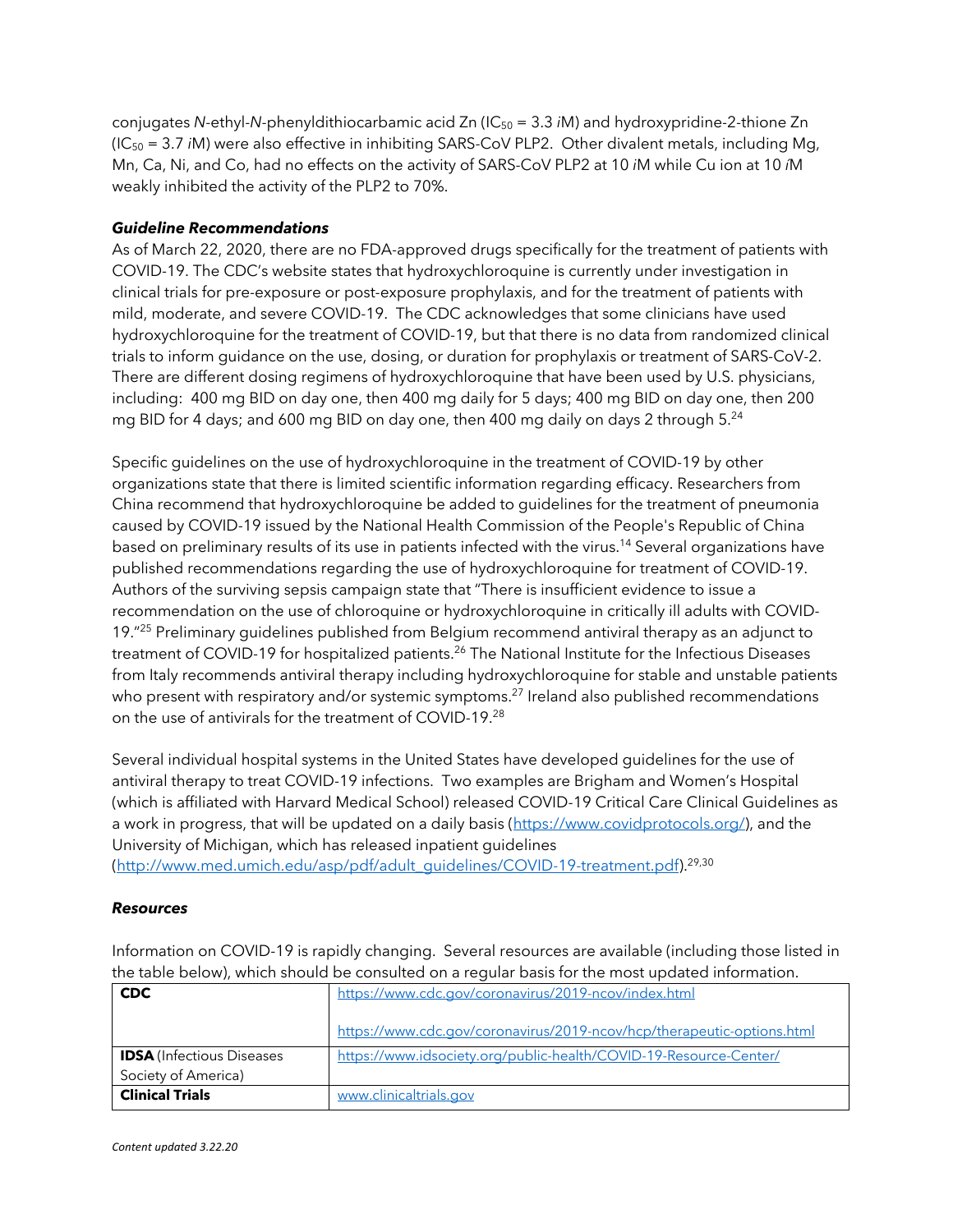#### **References:**

- 1. Hydroxychloroquine. Drugs@FDA: FDA-Approved Drugs. https://www.accessdata.fda.gov/scripts/cder/daf/index.cfm?event=overview.process&ApplNo=009768. Accessed March 21, 2020.
- 2. Plaquenil. Hydroxychloroquine. Drugs@FDA: FDA-Approved Drugs. https://www.accessdata.fda.gov/drugsatfda\_docs/label/2019/009768Orig1s051lbl.pdf. Accessed March 21, 2020.
- 3. Hydroxychloroquine monograph. Lexicomp. http://online.lexi.com. Accessed March 20, 2020.
- 4. Hydroxychloroquine monograph. Micromedex. http://www-micromedexsolutions-com. Accessed March 20, 2020.
- 5. Hydroxychloroquine monograph. Clinical Pharmacology. https://www-clinicalkey-com/pharmacology/monograph. Accessed March 20, 2020.
- 6. Browning D.J. Pharmacology of Chloroquine and Hydroxychloroquine. In: Hydroxychloroquine and Chloroquine Retinopathy. 2014; Springer, New York, NY.
- 7. Ben-Zvi I, Kivity S, Langevitz P, Shoenfeld Y. Hydroxychloroquine: From malaria to autoimmunity. *Clin Rev Allergy Immunol*. 2012;42(2):145-153.
- 8. Savarino A, Boelaert JR, Cassone A, Majori G, Cauda R. Effects of chloroquine on viral infections: An old drug against today's diseases? *Lancet Infect Dis*. 2003;3(11):722-727.
- 9. Xue J, Moyer A, Peng B, Wu J, Hannafon BN, Ding WQ. Chloroquine is a zinc ionophore. *PLoS One*. 2014;9(10):e109180.
- 10. te Velthuis AJ, van den Worm SH, Sims AC, Baric RS, Snijder EJ, van Hemert MJ. Zn<sup>(2+)</sup> Inhibits coronavirus and arterivirus RNA polymerase activity in vitro and zinc ionophores block the replication of these viruses in cell culture. *PLoS Pathog*. 2010;6(11):e1001176.
- 11. Schrezenmeier E, Dörner T. Mechanisms of action of hydroxychloroquine and chloroquine: implications for rheumatology. *Nat Rev Rheumatol*. 2020;16(3):155-166. doi:10.1038/s41584-020-0372-x
- 12. Furst DE. Pharmacokinetics of hydroxychloroquine and chloroquine during treatment of rheumatic diseases. Lupus 1996;5(Suppl. 1):S11–S15.
- 13. Gautret P, Lagier JC, Parola P, et al. Hydroxychloroquine and azithromycin as a treatment of COVID-19: results of an open-label non-randomized clinical trial. International Journal of Antimicrobial Agents. In Press March 17, 2020. doi:10.1016/j.ijantimicag.2020.105949
- 14. Gao J, Tian Z, Yang X. Breakthrough: Chloroquine phosphate has shown apparent efficacy in treatment of COVID-19 associated pneumonia in clinical studies. Biosci Trends. 2020;14(1):72–73.
- 15. Yao X, Ye F, Zhang M, et al. In vitro antiviral activity and projection of optimized dosing design of hydroxychloroquine for the treatment of severe acute respiratory syndrome coronavirus 2 (SARS-CoV-2) [published online ahead of print, 2020 Mar 9]. *Clin Infect Dis*. 2020;ciaa237.
- 16. Liu J, Cao R, Xu M, et al. Hydroxychloroquine, a less toxic derivative of chloroquine, is effective in inhibiting SARS-CoV-2 infection in vitro. Cell Discov. 2020;6:16. Published 2020 Mar 18.
- 17. Wang M, Cao R, Zhang L, et al. Remdesivir and chloroquine effectively inhibit the recently emerged novel coronavirus (2019-nCoV) in vitro. Cell Res. 2020;30(3):269–271.
- 18. Chang R, Sun W. Repositioning Chloroquine as Ideal Antiviral Prophylactic against COVID-19 Time is Now. *Preprints* 2020, 2020030279 (doi: 10.20944/preprints202003.0279.v1).
- 19. Post-exposure Prophylaxis for SARS-Coronavirus-2. ClinicalTrials.gov. Identifier NCT04308668. Available at: https://clinicaltrials.gov/ct2/show/NCT04308668. Accessed March 20, 2020.
- 20. Treatment of Mild Cases and Chemoprophylaxis of Contacts as Prevention of the COVID-19 Epidemic (HCQ4COV19). ClinicalTrials.gov. Identifier NCT04304053. Available at: https://www.clinicaltrials.gov/ct2/show/NCT04304053. Accessed March 20, 2020.
- 21. Chloroquine Prevention of Coronavirus Disease (COVID-19) in the Healthcare Setting (COPCOV). ClinicalTrials.gov. Identifier NCT04303507. Available at: https://clinicaltrials.gov/ct2/show/NCT04303507. Accessed March 22, 2020.
- 22. Tuerk MJ, Fazel N. Zinc deficiency. *Curr Opin Gastroenterol*. 2009;25(2):136–143.
- 23. Han YS, Chang GG, Juo CG, et al. Papain-like protease 2 (PLP2) from severe acute respiratory syndrome coronavirus (SARS-CoV): expression, purification, characterization, and inhibition. *Biochemistry*. 2005;44(30):10349–10359.
- 24. CDC. Coronavirus disease 2019. Information for Clinicians on Therapeutic Options for COVID-19 Patients. https://www.cdc.gov/coronavirus/2019-ncov/hcp/therapeutic-options.html. Accessed March 22, 2020.
- 25. Alhazzani W, Hylander Møller M, Arabi YM, et al. Surviving sepsis campaign: guidelines on the management of critically ill adults with coronavirus disease 2019 (COVID-19). Vol 10.; 2020. https://www.sccm.org/getattachment/Disaster/SSC-COVID19-Critical-Care-Guidelines.pdf?lang=en-US. Accessed March 21, 2020.
- 26. Interim Clinical Guidance for Patients Suspected of/Confirmed with Covid-19 In Belgium. https://epidemio.wivisp.be/ID/Documents/Covid19/COVID-19\_InterimGuidelines\_Treatment\_ENG.pdf. Accessed March 21, 2020.
- 27. Nicastri E, Petrosillo N, Ascoli Bartoli T, et al. National Institute for the Infectious Diseases "L. Spallanzani" IRCCS. Recommendations for COVID-19 Clinical Management. Infectious Disease Reports. 2020;12(1):3-9. https://www.pagepress.org/journals/index.php/idr/article/view/8543. Accessed March 21, 2020.